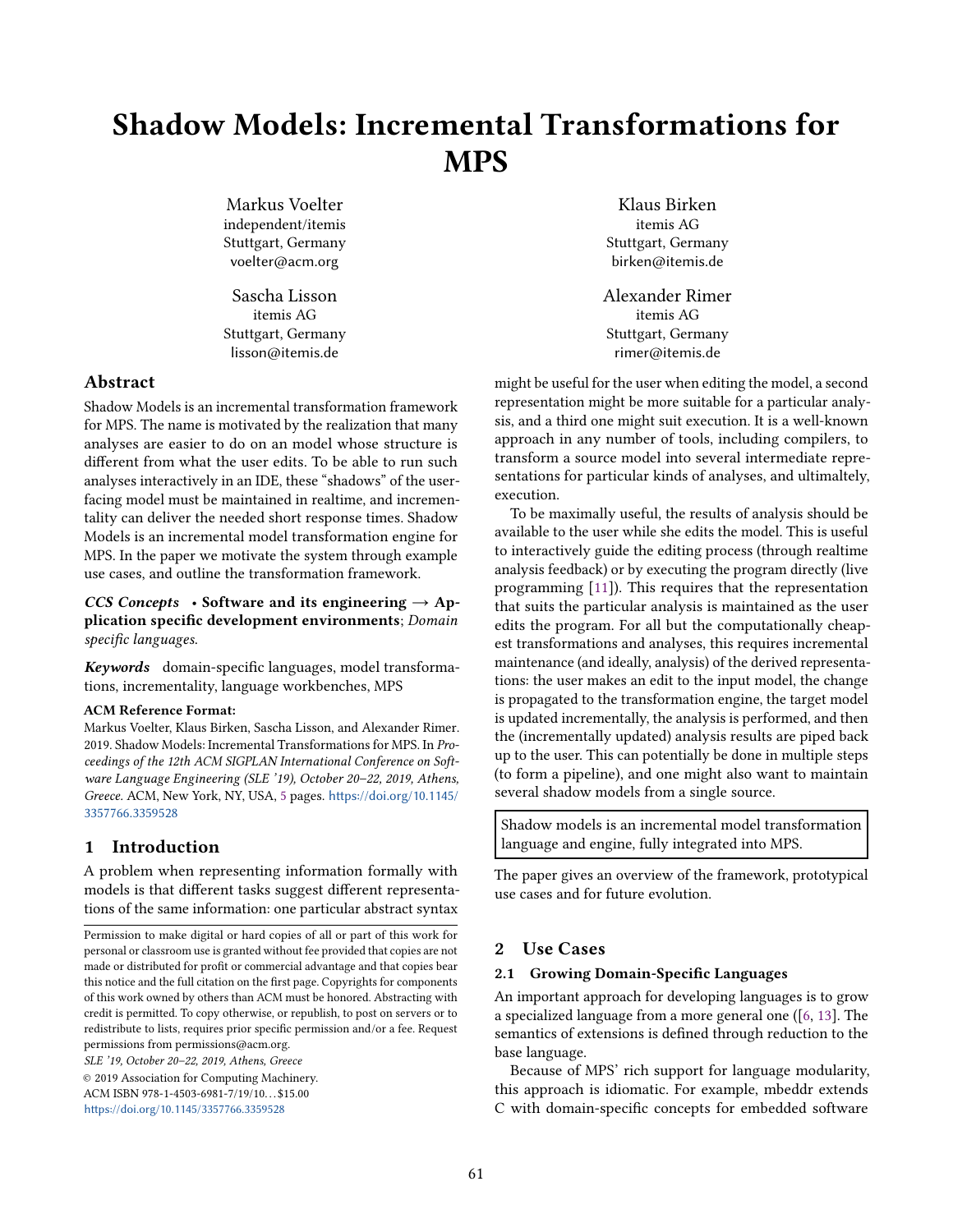```
transformation t1 overrides Desugar.desugar [alt: AltExpr]
   00: foldR alt.cases, NeverLit { }, IfExpr {
\rightarrowcond: copy it.cond
          thenPart: copy it.val
          elsePart: ElsePart {
            expr: acc
          ł
        \mathbf{1}
```
Figure 1. Example transformation from a multi-case switch-style expression to nested if expressions.

development [\[20\]](#page-4-4) and KernelF [\[17\]](#page-4-5) has been used as a base language for DSLs in finance and healthcare [\[18\]](#page-4-6).

In the case of mbeddr, the reduction to the base language happens on demand when the user invokes Make in the IDE. However, in addition to compilation to Java, KernelF is also executed with an in-IDE interpreter to shorten the feedback cycle and reduce the need for external build and execution infrastructure. So for every DSL language construct, the language engineer has to develop both a code generator to Java and an interpreter. This duplication is tedious and error-prone.

Why Realtime KernelF2 is a minimal functional language with an interpreter and a code generator. When extending KernelF2, the semantics of the extension is defined through a single Shadow Model-based transformation to KernelF2. We define the semantics once and get a generator as well as an interactive interpreter. Our vision also includes various verifiers as backends for the language. Fig. [1](#page-1-0) shows an example transformation.

#### <span id="page-1-1"></span>2.2 Code Weaving for Safety

A consequence of using separation of concerns to reduce code complexity and increase modularity is that for the final system, the previously separated concerns have to be reintegrated. In the context of SAFE4I $<sup>1</sup>$  $<sup>1</sup>$  $<sup>1</sup>$  we use Shadow Models</sup> to incrementally weave safety concerns into C programs written in mbeddr [\[19\]](#page-4-7).

Separating the safety concern is feasible because most safety measures rely on a limited number of established patterns such as checksums or redundant computation with subsequent voting [\[8\]](#page-4-8). This way, the core logic and the safety patterns can evolve independently and can be rewoven on demand. In addition, the same pattern can potentially be applied to many different target locations. It also fits well with a development process that distinguishes between safety engineers and (regular) embedded developers: each can maintain their own artifact.

Safety engineers use a DSL to specify safety patterns modularly. The pattern describes the constraints regarding a potential weaving site (in terms of structure, type system and

data flow), plus the modifications to the core code. The embedded software engineers mark the locations in their code where a particular safety pattern will be woven in. Finally, a weaver, implemented as a Shadow Model transformation merges the two concerns.

Why Realtime A drawback of SoC is that it requires reassembling the overall system from the separated artifacts. To minimize this drawback, it is useful to show the weaving result to the user. The shorter the feedback, and the lower the requirements on the build infrastructure the better. This is especially true because some of the weavings are non-trivial; it is useful to show the result and give the safety engineer the opportunity to fix potential problems.

#### 2.3 Incremental Staging of Feature Models

Feature modeling is well-established for modeling variability in product lines [\[9\]](#page-4-9): a feature model specifies the set of possible products by defining identifiable features and the constraints between them; configurations specify individual products by selecting features while respecting the constraints. The formalism comes with a set of predefined constraints (such as mandatory, optional, n-of-m and 1-of-m) but also allows custom constraints using Boolean expressions.

Sometimes the product is configured in steps, each step making additional selections; only the final step defines a concrete product. Such staged configurations [\[2\]](#page-4-10) are typically used along a supply chain or to distinguish between buildtime and runtime configuration decisions.

We implemented feature models in MPS as a building block for customer-specific modeling environments. In addition to staged configuration, the tool also supports attributes, modularity via instantiation, and cardinalities [\[3\]](#page-4-11). The tool uses the Z3 SMT solver [\[4\]](#page-4-12) to check consistency of feature models, and interactively guide the user towards valid configurations.

Creating a partial configuration C of feature model M implicitly defines [\[2\]](#page-4-10) a specialized feature model M' by removing all features, attributes and constraints that became redundant due to the user's decisions in C; it also leads to specialization of constraints, for example,  $F_1 \Rightarrow F_2 \vee F_3$  will be specialized to  $F_1 \Rightarrow F_3$ , if  $F_2$  has been deselected in C. In the next stage, a more specific configuration C' is derived from the specialized feature model M'. The creation of the derived feature models is implemented via Shadow Models.

Why Realtime The specialized feature model becomes available right after each user decision. This has several benefits for the user: (i) for each user decision the impact on the resulting feature model is immediately visible; (ii) the user understands at all times which downstream decisions are still open; and (iii) the solver checks on the derived feature model provide additional insights, e.g., if the specialization leads to redundant constraints.

<sup>1</sup><https://www.edacentrum.de/safe4i/>, BMBF FKZ 01|S17032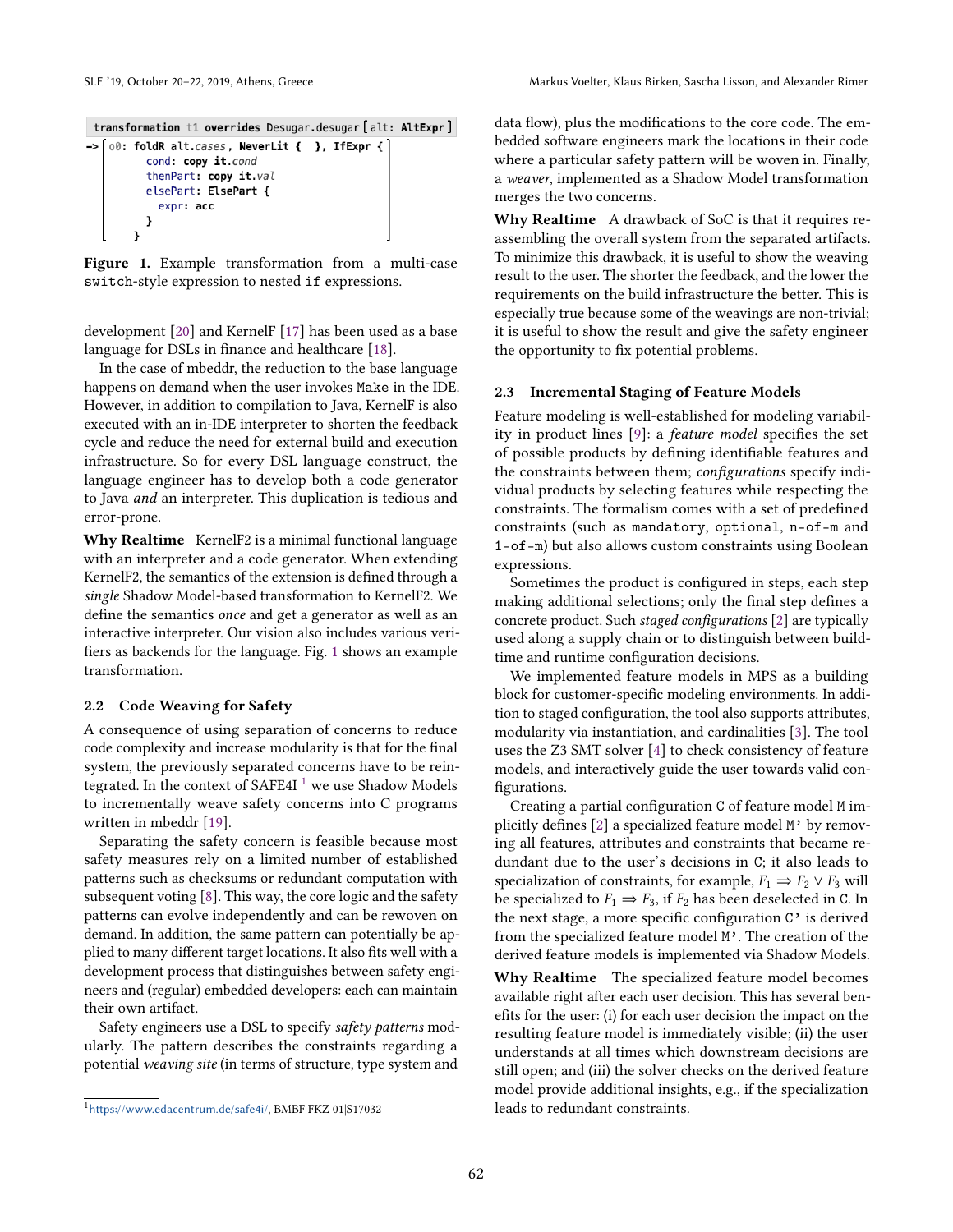## 3 Framework

#### 3.1 The Core Transformation Framework

The framework consists of five components: the transformation DSL, an engine for incremental computations, the transformation engine itself, an integration with MPS' model repository and various IDE integrations.

Transformation DSL The language is functional: each function takes one or more source nodes as input and produces one or more output nodes. Functions are polymorphic in all arguments and support multimethod-style dispatch [\[12\]](#page-4-13). The DSL exploits MPS' strength regarding language extension and composition: queries and low-level expressions reuse MPS' Java implementation and model access APIs. They need not be declarative, because dependency analysis happens dynamically at runtime. Reference resolution is based on (cached) re-invocation of transformation rules or explicitly defined labels; we cover this in more detail in Section [3.2.](#page-2-0) Finally, there is syntax to help with lifting analysis results from the target model back to the source(s). These are functions implemented as part of a transformation rule that attach error messages to the input of a rule when particular errors are present on the output.

Incremental Computation Engine The core engine is similar to Adapton [\[7\]](#page-4-14): the engine caches the result of function calls and records dependencies on other functions and mutable data for invalidation after a change. Computations are lazy: a transformation is only executed if the particular (part of the) result is accessed. This makes it suitable for IDE services where only the currently edited part of the input model is relevant to the user. Essentially, Shadow Models map the domain of graph transformations to the general notion of incremental computations as implemented by Adapton.

Transformation Engine The core engine expects computations to be expressed as pure functions whose results can be cached. Thus, each transformation rule expressed with the DSL is generated into a function that returns a fragment of the final output graph. Each fragment is connected to other fragments by a specification of the transformation rule and the parameter values.

The engine works on an internal data structure that is independent of MPS and uses a dynamically-maintained dependency graph to detect changes; a change to a dependency triggers a retransformation.

MPS Adapter The model data structure in MPS requires transactions for read and write access. The projectional editor of MPS directly writes user input to the model and updates the UI by rendering the updated model. Long running transactions, such as transformations, will block the editor's write transaction, resulting in an unresponsive UI.

To decouple the transformations from the repository (and hence the editor), the first step in the transformation chain mirrors the MPS model into a persistent copy-on-write (COW) data structure [\[5\]](#page-4-15) that allows reads without blocking writes. Because the MPS projectional editor broadcasts change events anyway, maintaining this copy is computationally cheap; no expensive diffs are required.

The result of the transformation can either be analyzed directly on the INode structure or after materializion to an MPS AST (through another COW). The latter is slower, but has the advantage that existing MPS analyses (such as type checks) can be used unchanged; it is also the basis for visualization in the editor.

IDE Integration Shadow Models is fully integrated into MPS. The DSL comes with editor support and type checking and is available as a language aspect (similar to the native MPS generators or type system specifications). The target models can be opened in MPS editors; editing is not possible, because this would require some form of bidirectionality, which Shadow Models do not support.

A new entry in the MPS project view, called the Shadow Repository, shows all the incrementally maintained models. Results of analyses on the target nodes can, after lifting, be annotated to the source nodes (red squigglies, markers in the gutter). Finally, there is a debugger that shows which transformation operated on which input nodes, created which outputs and ran in which forks (explained next).

#### <span id="page-2-0"></span>3.2 References, Forks and Eagerness

MPS models are trees with cross-references (or: graphs with a single containment hierarchy). Those cross-references are particularly challenging: a reference of some type P between input nodes A and B must be mapped to a reference of some type Q between the corresponding output nodes A' and B'. To obtain B' from B in the transformation that transforms A, one can invoke the transformation T that maps B to B' again; because of caching, B' is not created a second time.

Labels However, for reasons of modularity, you might not want to know T. To achieve this, the language supports transformation labels, named mappings between nodes. The transformation T:B->B' would populate a label L, and other transformations can find B' knowing B and L. This way, labels are a kind of interface.

Laziness While this approach enables transformation modularity, it conflicts with laziness: to be able to retrieve B' from L, the label must already be filled; lazy computation will not work because L cannot know the transformation that fills it – ignorance of this dependency was the reason for labels in the first place. A static analysis might reveal the transformation, but not the (runtime) input parameters.

More generally, the research roadmap by Kolovos et al. [\[10\]](#page-4-16) identifies laziness as a core challenge in the context of graph transformations. The problem is that in a lazy system, less information is available at runtime because some parts of a transformation have not yet been executed; the issue with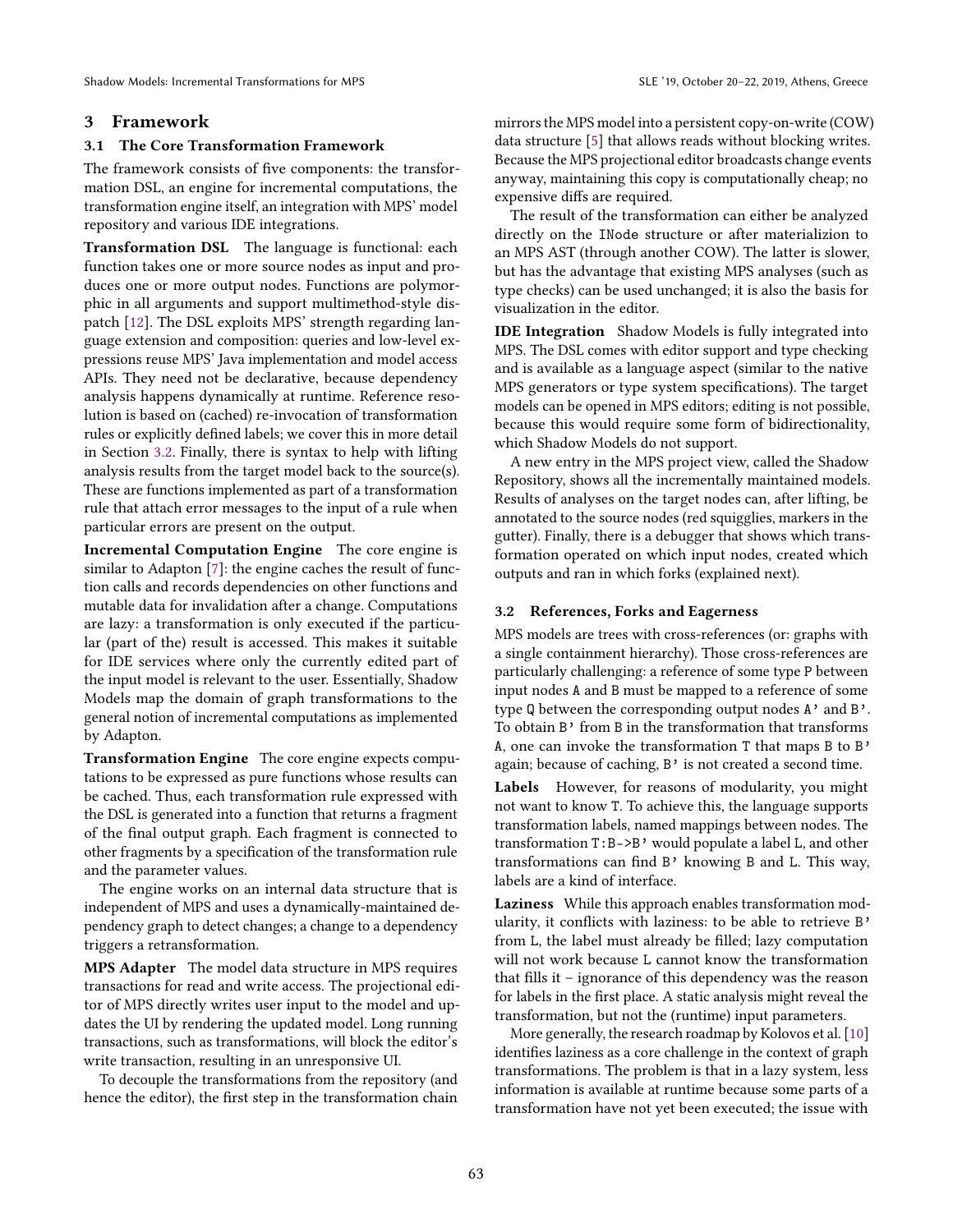labels is an example. Another example is that the parent of a node in the output model might not yet be available when a node is accessed via a reference. Consider this graph:



parent-child / containment non-containment reference

If we follow the path A.C.D.parent, the node B will not yet be available because it is lazily computed when following the A.B; the transformation describes the parent-child relationship only from the parent to the child.

Forks Our solution is to compute results eagerly, but only in demarcated regions called forks. The transformations inside a fork are executed eagerly; labels can be used to look up targets, the parent can be retrieved. From the outside, the whole fork is lazy and when referencing nodes inside a fork from the outside, the lookup has to specify the fork. Effectively, the fork becomes part of the identify of the nodes created inside the fork.

Another consequence of the approach is that it is now possible to run a transformation multiple times, creating outputs with different identities, without adding an additional parameter to all involved transformation rules. This requirement was driven by the code weaving use case Section [2.2,](#page-1-1) where the same pattern has to be woven into target locations, and references must be resolved "locally" at each weaving site.

Finally, a fork can be marked as fixpoint, which means that transformations are eagerly executed until no more rules apply; this requirement was driven by the KernelF2 use case (Section [2.1\)](#page-0-1), which requires that extensions are reduced stepwise, until only base language concepts remain, similar to a term rewriting system [\[1\]](#page-4-17).

Summing up, we do not solve the general problem of references and laziness: we revert to eager transformations. However, using forks, we limit the eagerness to well-defined scopes, and retaining the lazy nature of the overall transformation. Initial exerpience suggests that this compromise works in terms of performance and scalability, but further evalution is necessary.

# 4 Related Work

For space reasons, we compare only superficially to a few related approaches. The MPS Build Pipelines, although using model-to-model-transformations, is not incremental. Unsuccessful experiments with running it interactively prompted the development of Shadow Models. Incremental transformations are not a new idea; for example, VIATRA2 [\[16\]](#page-4-18) supports incrementality based on the IncQuery [\[15\]](#page-4-19) incremental graph pattern matching engine. Dclare for MPS is another incremental transformation engine that relies on contraints instead of functional transformations. Shadow Models is not bidirectional [\[14\]](#page-4-20); it supports unidirectional

transformations that maintain a trace back, as well as specific APIs to propagate analysis results back to the source. Our use cases do not require true bidirectionality, and we decided to go with the simpler specifications that come with unidirectional transformatioms.

### <span id="page-3-0"></span>5 Future Directions

Based on experience from the projects described in Section [2,](#page-0-2) we have identified several areas of improvement.

Scalability Incremental transformations are useful especially for large models; for small ones, rerunning transformations from scratch is feasible. Although our initial experience is promising, we will have to characterize the scalability in terms of shadow update time and memory use more thoroughly, and then identify strategies for optimization of the engine. A comparison with Dclare and IncQuery is part of this.

Scope of Change Tracking Right now, all models in the MPS workspace that use languages with Shadow Model transformations are tracked and transformed, even though the user might only be interested in a subset. This can lead to unnecessary memory consumption. We will add a way to define a scope within which change tracking and transformation should be active.

Language Abstractions The current language exposes several engine internals (such as forks) that are hard to understand for users. We will abstract them into concepts that are less technically motivated and easier to explain.

Improved Lifting Currently, lifting of results to the input model is expressed using generic callback functions; a more concise, more declarative syntax will be provided.

Extract the Tracking Engine The incremental computation capabilities of the core engine can be used for other purposes. In particular, we plan to implement an incremental interpreter based on the same framework. This will allow clients such as KernelF2 to not just incrementally maintain the desugared shadow model, but then also run this model incrementally (as long as it is functional), achieving a fully interactive, Excel-style reactive programming environment.

# 6 Conclusions

At itemis we have had this situation for a few years now: whenever we start to talk about some new end-user relevant feature, it takes only a few minutes until we end up with Shadow Models as an important part of the solution; we have several additional concrete use cases in mind beyond those described in Section [2.](#page-0-2) And as we have outlined in Section [5](#page-3-0) there is still work to do. However, our initial experience is promising, and we see many of the benefits of Shadow Models that we had hoped for.